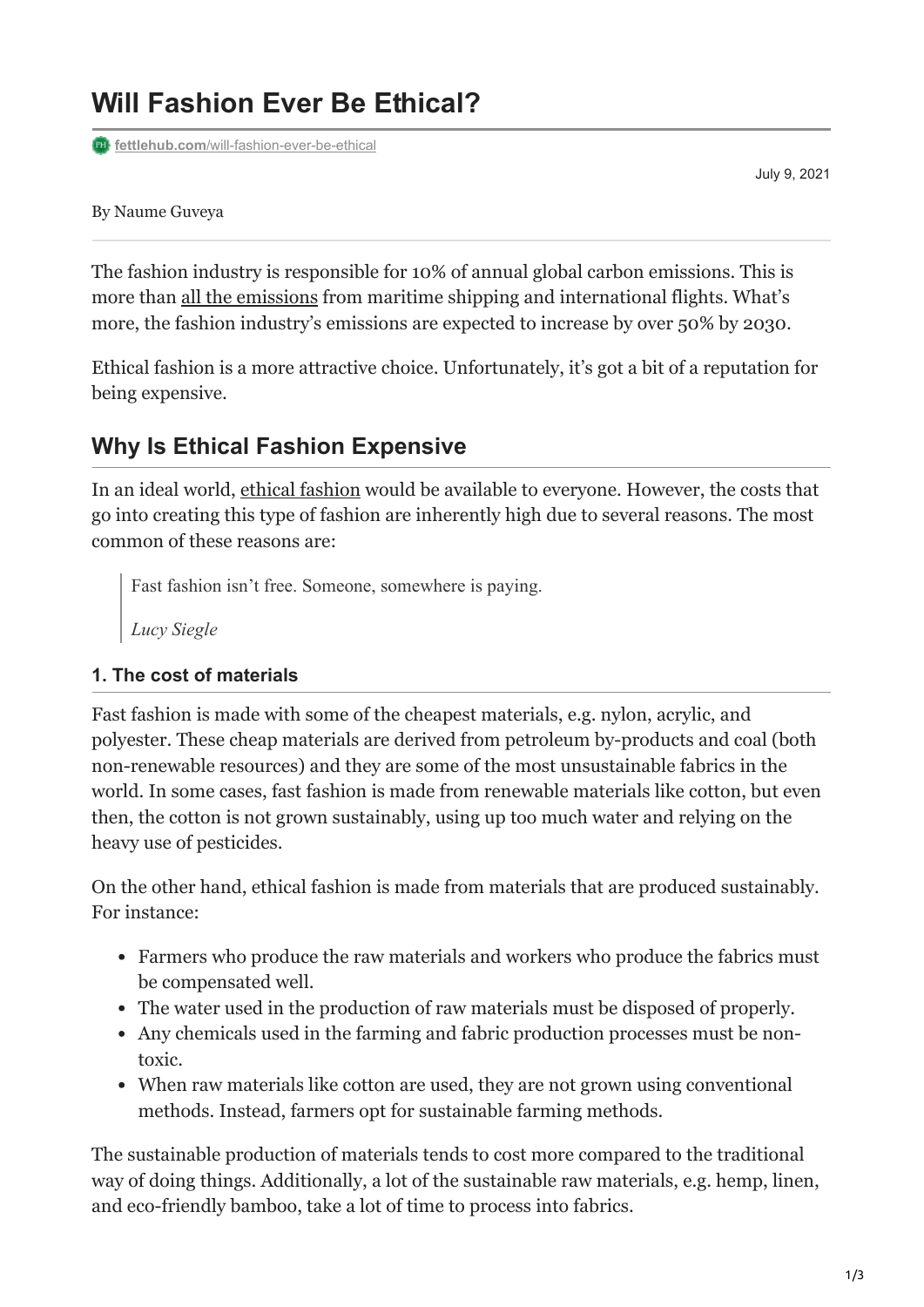When you combine all these factors, it's easy to see why the cost of the materials used in ethical clothing can become quite high.

### **2. The cost of labour**

A lot of non-ethical fashion brands prey on and exploit desperate communities to pay the lowest wages possible and maximise their profits. Workers are treated unfairly and they hardly make enough to survive. Conversely, ethical brands run factories where employees rights are upheld, safe working conditions are provided, and fair living wages are paid. These differences contribute to the price of the end product.

### **3. The cost of a niche market**

Ethical fashion is still a niche market in its nascent stage. As such, demand is still relatively low. Fast fashion, on the other hand, has high demand. When demand is high, costs are lower because brands enjoy economies of scale. With economies of scale, the cost per unit is spread over a larger number of items, thus reducing the cost of producing one item.

Most ethical fashion brands don't have the benefit of economies of scale and their products are still largely made in small numbers. This drives up production costs before we even consider any retail markups.

## **The Quality vs Cost Debacle**

A lot of consumers demand high quality at a low cost. They expect fashion brands to provide top-quality clothing, uphold workers' rights, ensure safe working conditions, and pay decent wages, all while still providing inexpensive clothing. The pressure is on brands to meet consumer demands in addition to dealing with increasingly complex supply chains and high industry competition.

In the end, many brands take the easy way out, constantly feeding our huge appetite for cheap clothing at the expense of the workers and the environment.

But the consequences are dire.

Factory workers are being exploited to keep up with the demand. Natural resources are depleting, putting an even bigger strain on the planet that's already struggling to support us. Simply put, the whole system is unsustainable and it's in no way ethical.

## **Who is to blame?**

This vicious cycle of fast fashion consumption highlights who is at the core of all the activity – we, the consumers. Fast fashion companies present us with new trinkets and [shiny objects constantly and we keep on buying. The modern consumer is buying 60%](https://www.mckinsey.com/business-functions/sustainability/our-insights/style-thats-sustainable-a-new-fast-fashion-formula) more clothing compared to 2000. But the clothing is only being kept half as long since the clothing companies keep on feeding us more.